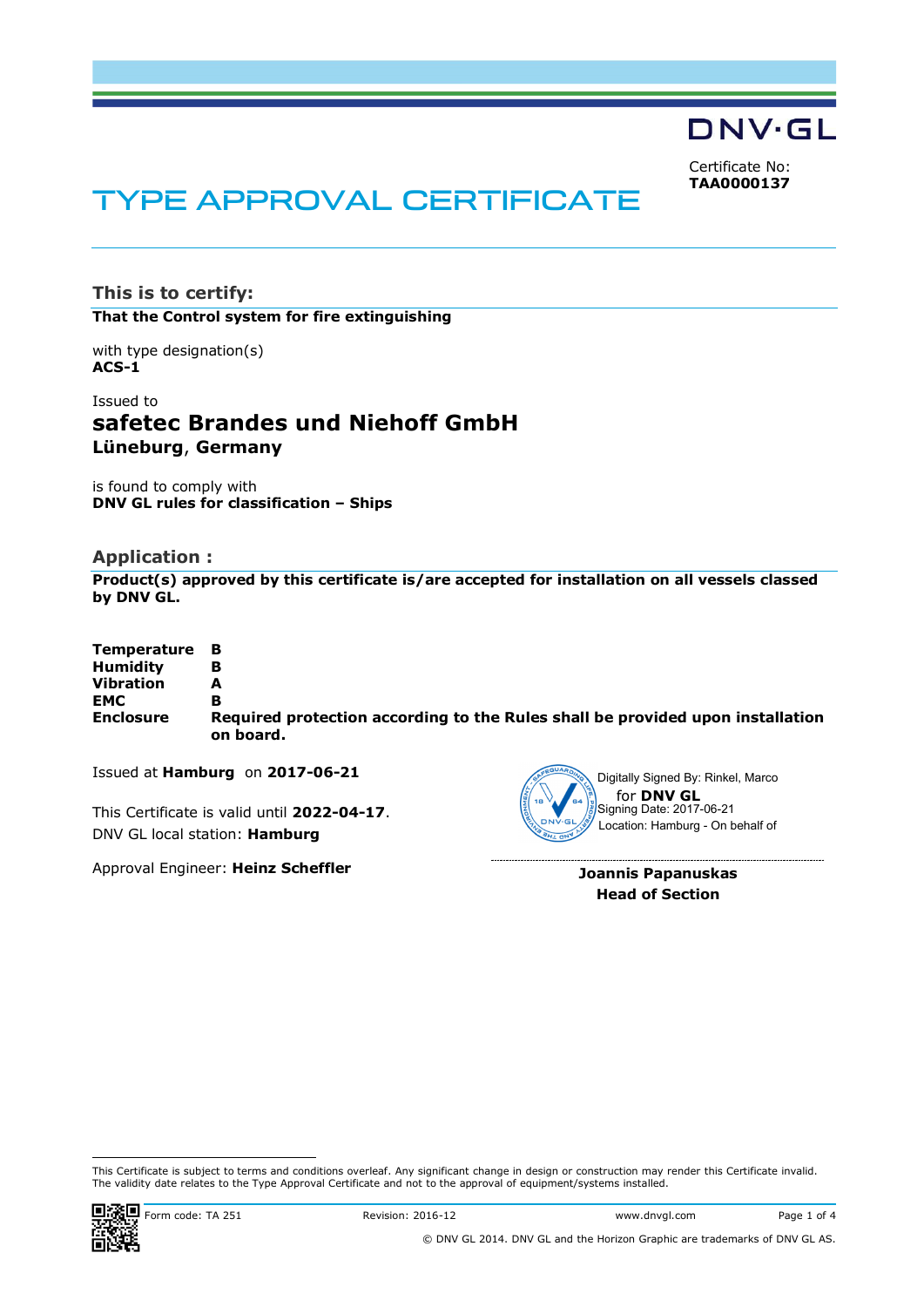Job Id: **262.1-025187-1** Certificate No: **TAA0000137**

# **Product description**

The Alarm and Control System ACS-1 is a modular system.

It contains Hardware modules with different inputs and outputs for different purposes. Also combinations of below mentioned systems can be realized:

- v Control system for "Fixed Water Based Local Application Fire Fighting Systems" (FWBLAFFS) or "Water Mist Systems"
- v Control system for Engine Room Protection Systems (as an alternative for CO2- room-protection)
- $\div$  Electrical Control of CO2 Extinguishing Systems (EP-CO2)
- v Alarm panel for Sprinkler Systems (flow sensors, position sensors for section valves, pump pressure, pump control, tank control, mimic panel)

#### **Hardware:**

The interconnection between all modules is realized with a 4-wire CAN-bus. Alarms, system faults and event logs are indicated with clear text on a display.

#### Panels:

- · CP-100: Main or parallel control panel with adapter module ADP-170/-172
- · CP-110: Main or parallel control panel with adapter module ADP-174
- · CP-209: Remote release panel with ADP-170 for control of extinguishing sections
- · CP-240: CO2 remote release panel with adapter module ADP-162
- · CP-410: Display panel with ADP-170/-172 for water mist system
- · CP-411: Display panel with ADP-170/-172 for fire alarm system
- · CP-412: Display panel with ADP-170/-172 for sprinkler system
- · CP-490: Sprinkler Alarm Mimic Panel
- RP-01: Local release box
- · ACS01.205: Local release box for IO-630X / IO-634X

#### Module Cabinet for "I/O-modules" and the system power supply.

- · MC-304/-308/-312: 300 X 380 X 210 mm / 380 X 600 X 210 mm / 600 X 600 X 230mm
- · MC-316: 600 X 760 X 210 mm

#### Modules:

- · ACS-OPTO16-A: 16 opto couplers (working current) with Terminals for End and Alarm Resistors
- · ACS-OUT48: 48 outputs for connection of LEDs, opto couplers or small relays.
- ACS-OPTO48-A: 48 opto couplers (working current)
- ACS-OPTO48-R: 48 opto couplers (quiescent current)
- · ACS-REL16: 16 relays (NO contacts)
- · CAN-REDU-1: CAN-Bus interface-module
- · IO-6300: 4 monitored inputs and outputs
- · IO-6302: 4 monitored inputs and outputs for Consilium conventional detectors
- · IO-6303: 4 monitored inputs and outputs for Egon Harig Typ 800/24 VST-K-NT and Apollo (ORBIS) conventional detectors
- · IO-6340: 8 monitored inputs
- · IO-6343: 8 monitored inputs for for Egon Harig Typ 800/24 VST-K-NT and Apollo (ORBIS) conventional Detectors
- · POW-6510: battery charger for lead batteries 24V, max. 7Ah, integrated automatic switch over for main /emergency supply 220/230V AC or 110V AC.
- MEPS-01: Main / Emergency supply 230V AC or 110V AC.

#### Section Valve:

- · J+J R20, J+J R20-U
- · VBxxx-MAR, VBxxx-MAR-U, xxx=030,060,110,190,270,350 max working torque (Nm)